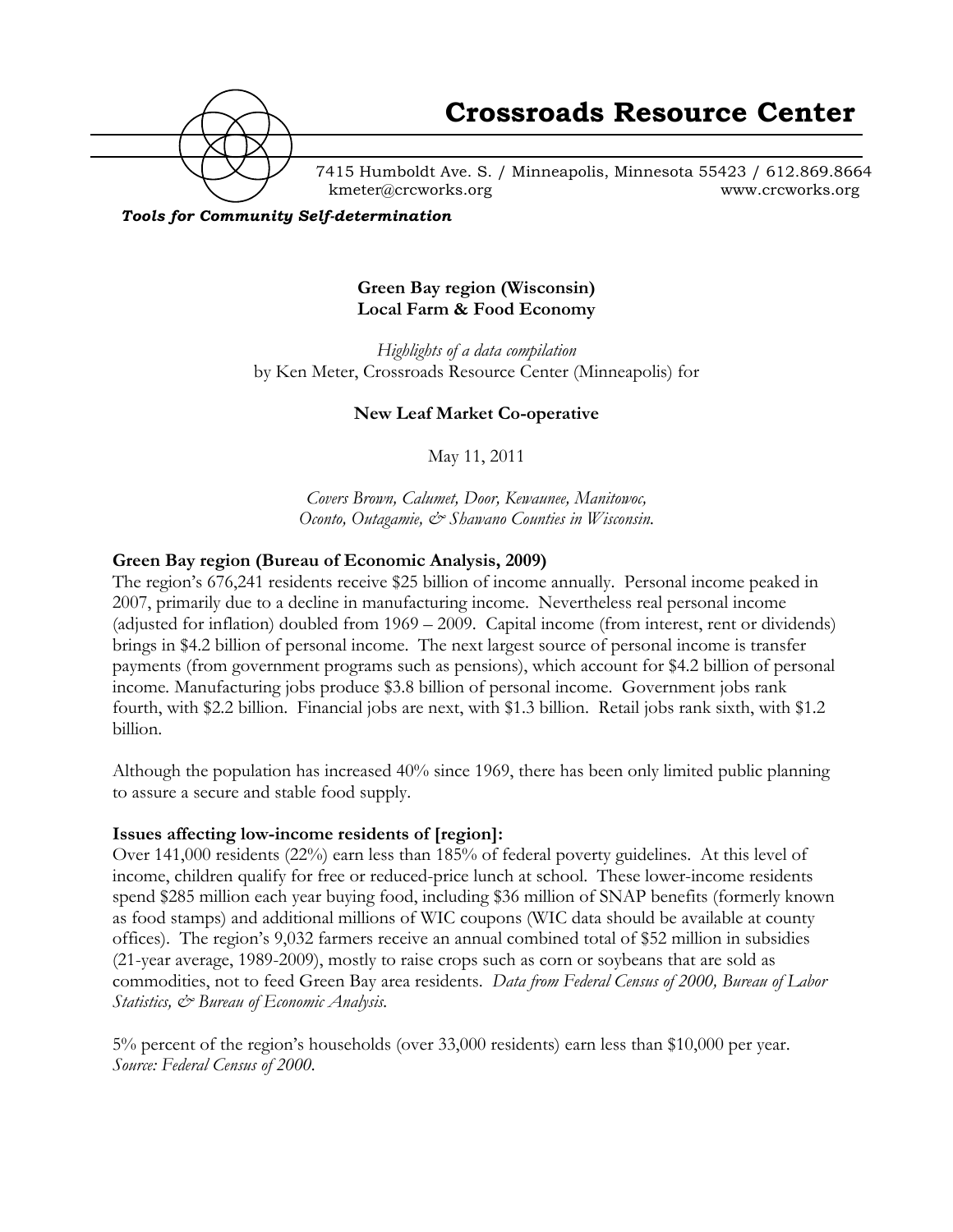11% of adults aged 18-64 in Metro Milwaukee carry no health insurance. *Source: Centers for Disease Control. Note: this data is only compiled for metro areas, and no data is reported for the Green Bay metro area. Milwaukee metro area data was used as the closest major metropolitan area.*

## **Food-related health conditions:**

23% of Metro Milwaukee residents reported in 2009 that they eat five or more servings of fruit or vegetables each day. 77% do not. This is a key indicator of health, since proper fruit and vegetable consumption has been connected to better health outcomes. *Source: Centers for Disease Control. Note: no data is reported for the Green Bay metro area. Milwaukee metro area data was used as the closest major metropolitan area.*

53% of Metro Milwaukee adults report they have at least 30 minutes of moderate physical activity five or more days per week, or vigorous physical activity for 20 or more minutes three or more days per week. *Source: Centers for Disease Control.*

8% of Metro Milwaukee residents have been diagnosed with diabetes. *Source: Centers for Disease Control.* Medical costs for treating diabetes and related conditions in the Green Bay metro region are estimated at \$390 million per year. Costs for the state of Wisconsin as a whole total \$3.3 billion. *Source: American Diabetes Association cost calculator.*

60% of Metro Milwaukee residents are overweight (36%) or obese (24%). *Source: Centers for Disease Control.*

# **The region's farms (Agricultural Census, 2007)**

*Agriculture Census data for 2007 were released February 4, 2009*

*The Census of Agriculture defines a "farm" as "an operation that produces, or would normally produce and sell, \$1,000 or more of agricultural products per year."*

*Land:*

- 9,032 farms. This is 12% of Wisconsin farms.
- Green Bay region had 1% fewer farms in 2007 than in 2002.
- 197 (2%) of these are 1,000 acres or more in size.
- 3,221 (36%) farms are less than 50 acres.
- Average farm size is 180 acres, about the same as the state average of 194 acres.
- The region has 1.6 million acres of land in farms.
- This amounts to 11% of the state's farmland.
- Green Bay region holds 1.2 million acres of harvested cropland.
- 3,920 of these acres are irrigated.
- Average value of land and buildings per farm is \$621,351. This is just less than the state average of \$624,428.

*Sales:*

*With the exception of foods sold directly to consumers (see below), farmers typically sell commodities to wholesalers, brokers or manufacturers that require further processing or handling to become consumer items. The word*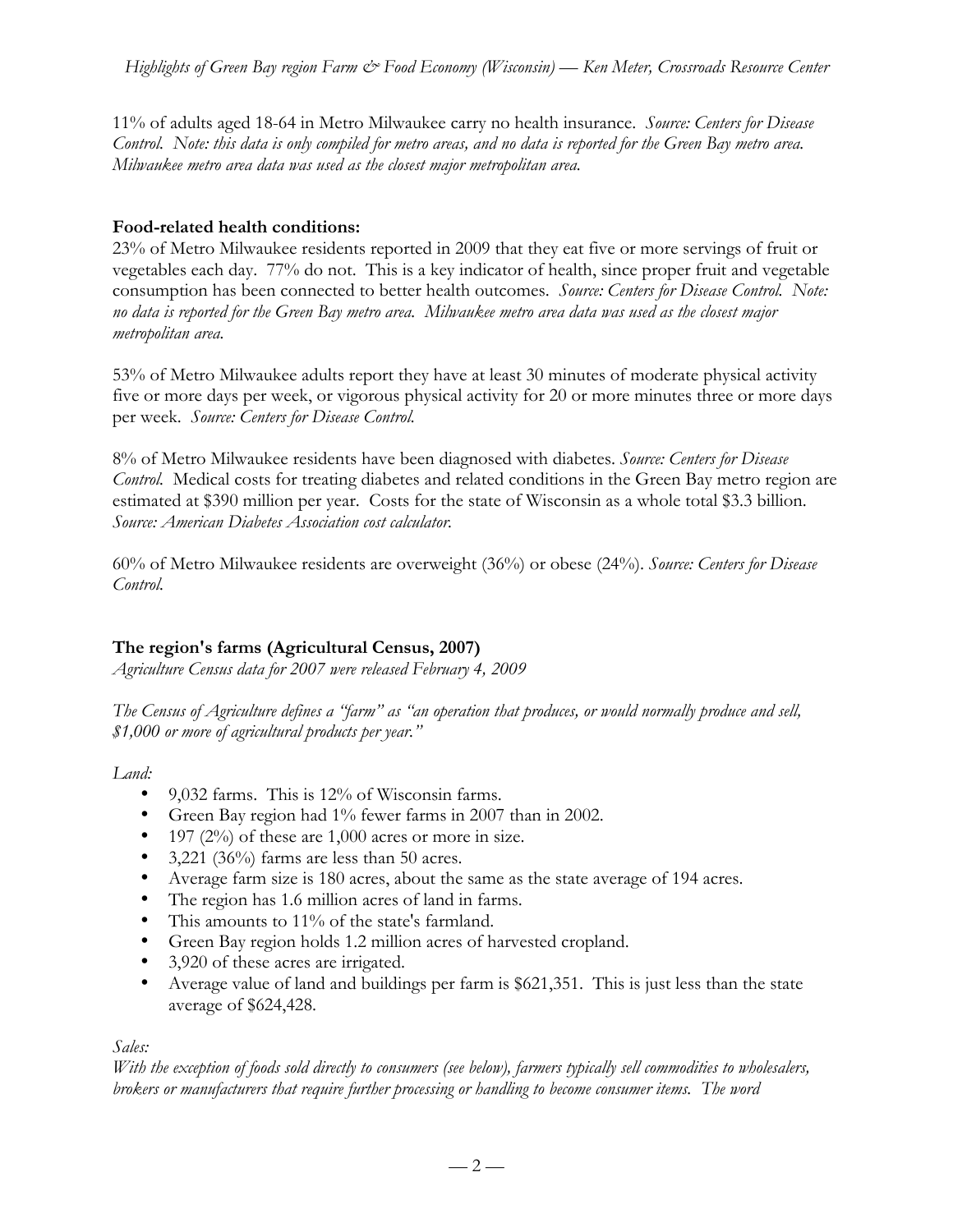*"commodities" is used in this report to mean the crops and livestock sold by farmers through these wholesale channels. The term "products" encompasses commodity sales, direct sales, and any other sales.*

- The region's farmers sold \$1.5 billion of crops and livestock in 2007.
- Farm product sales increased 70% from 2002 to 2007. The farm economy had reached a severe low point in 2002.
- \$257 million of crops were sold in 2007 (17% of sales).
- \$1.2 billion of livestock and products were sold (83% of sales).
- 4,468 (49%) of the region's farms sold less than \$10,000 of products in 2007.
- Total sales from these small farms were \$9 million, 0.6% of the region's farm product sales.
- 2,334 farms (26%) sold more than \$100,000 of products.
- Total sales from these larger farms were \$1.4 billion, 94% of the region's farm product sales.
- 45% of the region's farms (4,098 of 9,032) reported net losses in 2007. This is slightly lower than the Wisconsin average of 49%.
- Green Bay region's farmers collected a combined total of \$23 million of federal commodity support payments in 2007.

### *Production Expenses:*

- Feed purchases were the largest single expense for Green Bay region farmers in 2007, totaling \$194 million (19% of production expenses).
- Depreciation ranked as the second most important expense, at \$132 million (13%).
- Farmers spent \$129 million to hire laborers (13%).
- Supplies, repairs, and maintenance costs totaled \$92 million for the region's farmers (9%).
- Interest expenses totaled \$74 million (7%).
- Purchases of livestock ranked as the sixth-most important expense, at \$63 million (6%).
- Gasoline, fuels, and oil costs totaled \$59 million (6%).
- Fertilizer costs totaled \$57 million (6%).

# *Cattle & Dairy:*

- 4,199 ranches and farms hold an inventory of 584,780 cattle.
- 314,743 cattle were sold in 2007 for total sales of more than \$168 million. *Note that sales data for cattle farms in Shawano County were suppressed by USDA in an effort to protect confidentiality, so this total is incomplete.*
- 2,036 farms have 250,130 milk cows.
- Sales of milk and dairy products totaled \$101 million.
- 2,541 farms produced 2.7 million tons of corn for silage on 174,416 acres.
- 5,049 farms produced 1.3 million tons of forage crops (hay, etc.) on 391,567 acres.

### *Other livestock*  $\mathcal{Q}$  *animal products:*

- 357 farms hold an inventory of 13,063 hogs and pigs.
- 409 farms sold 25,693 hogs and pigs in 2007, worth more than \$2 million. *Note that sales data for hog farms in Kewaunee County were suppressed by USDA in an effort to protect confidentiality, so this sales total is incomplete.*
- 235 farms hold an inventory of 6,381 sheep and lambs.
- 259 farms sold \$1.3 million of sheep, goats, and lambs in 2007.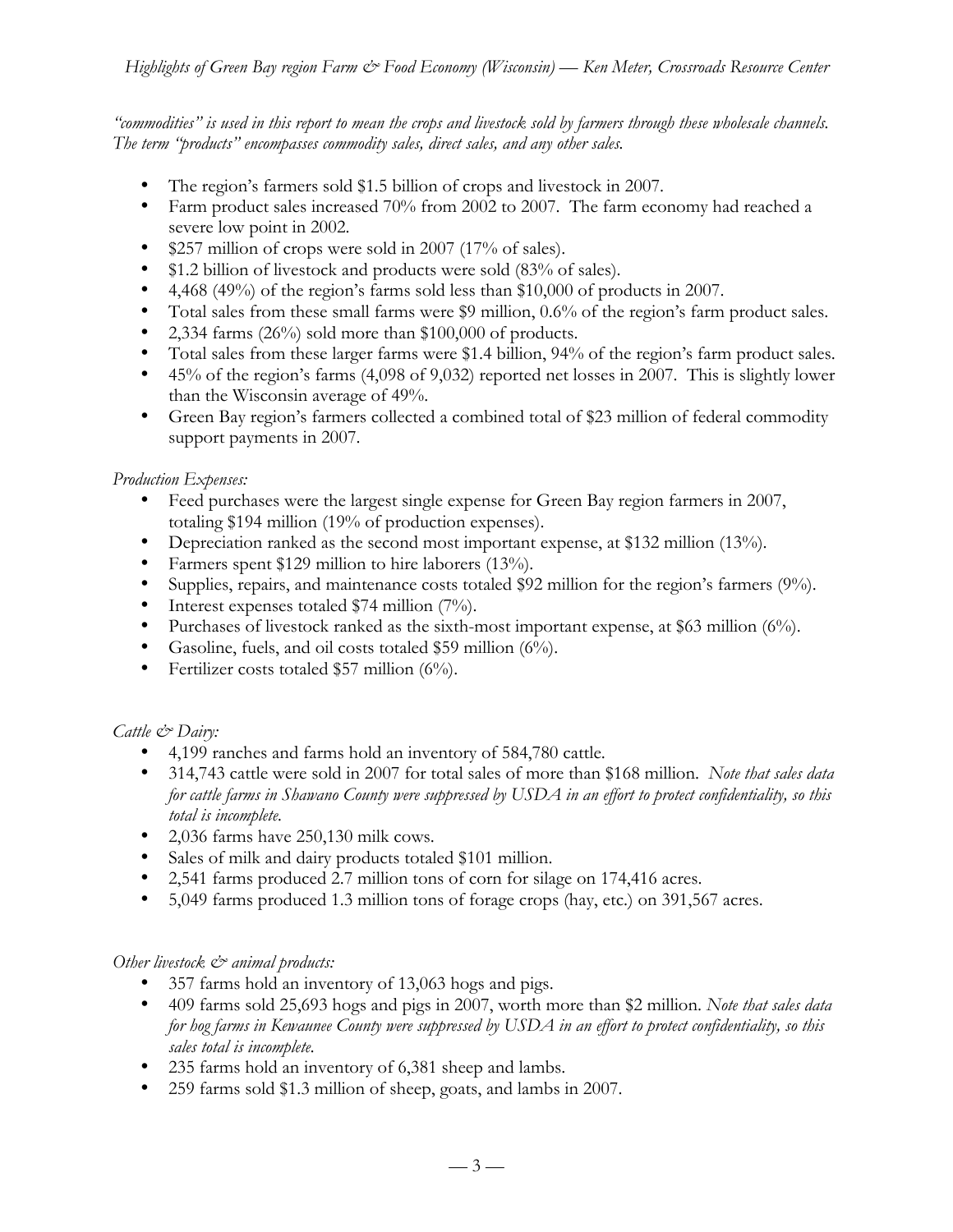- 677 farms hold an inventory of at least 15,601 laying hens. *Note that data for the 113 farms with laying hens in Manitowoc County were suppressed by USDA in an effort to protect confidentiality, so this total is incomplete.*
- *Sales of poultry and eggs from Door, Manitowoc, and Outagamie Counties were suppressed by USDA to protect confidentiality, so total sales for the region cannot be reported.*
- 94 farms in the Green Bay region raised broiler chickens, holding an inventory of 10,916*.*
- 20 farms engage in aquaculture.
- 253 farms raise horses and ponies, selling \$1.3 million.

# *Grains, oil seeds, and edible beans:*

- 3,304 farms raised 37.8 million bushels of corn on 317,038 acres, worth \$90.9 million.
- This is an average of \$2.42 per bushel of corn sold.
- 1,960 farms raised 5.9 million bushels of soybeans on 159,309 acres, worth \$39.8 million.
- This is an average of \$6.75 per bushel of soybeans sold.
- 1,451 farms raised 5.8 million bushels of wheat, mostly winter wheat, on 86,872 acres.
- Total value of wheat sold was \$30.6 million.
- This is an average of \$5.27 per bushel of wheat sold.
- 1,132 farms raised 1.8 million bushels of oats on 26,658 acres.
- 157 farms raised 208,377 bushels of barley on 3,541 acres.

*Vegetables & Melons (some farmers state that Ag Census data does not fully represent vegetable production):*

- 426 farms worked 24,338 acres to sell more than \$24 million of vegetables. *Note that sales data for Shawano County farms were suppressed by USDA to protect confidentiality, so sales from this county are not included in this total.*
- 49 farms raised 67 acres of potatoes.
- 1 farm (in Manitowoc County) raised sweet potatoes.

*Fruits (some farmers state that Ag Census data does not fully represent fruit production):*

- The region has 206 farms with a total of 3,828 acres of orchards.
- 244 fruit, nut and berry farms sold more than \$7 million of products in 2007.
- *Note that sales data for Kewaunee and Outagamie Counties were suppressed by USDA in an effort to protect confidentiality, so these totals are incomplete.*

# *Nursery and Greenhouse plants*

- 191 farms sold \$27 million of nursery and ornamentals in 2007.
- 126 farms sold \$1 million of Christmas trees.

# *Direct and organic sales:*

- 776 farms sold \$5.3 million of food directly to consumers. This is a 26% increase in the number of farms (614 in 2002) selling direct, and a 62% increase in direct sales over 2002 sales of \$3.3 million.
- This amounts to 0.4% of farm product sales, the same as the national average of 0.4%.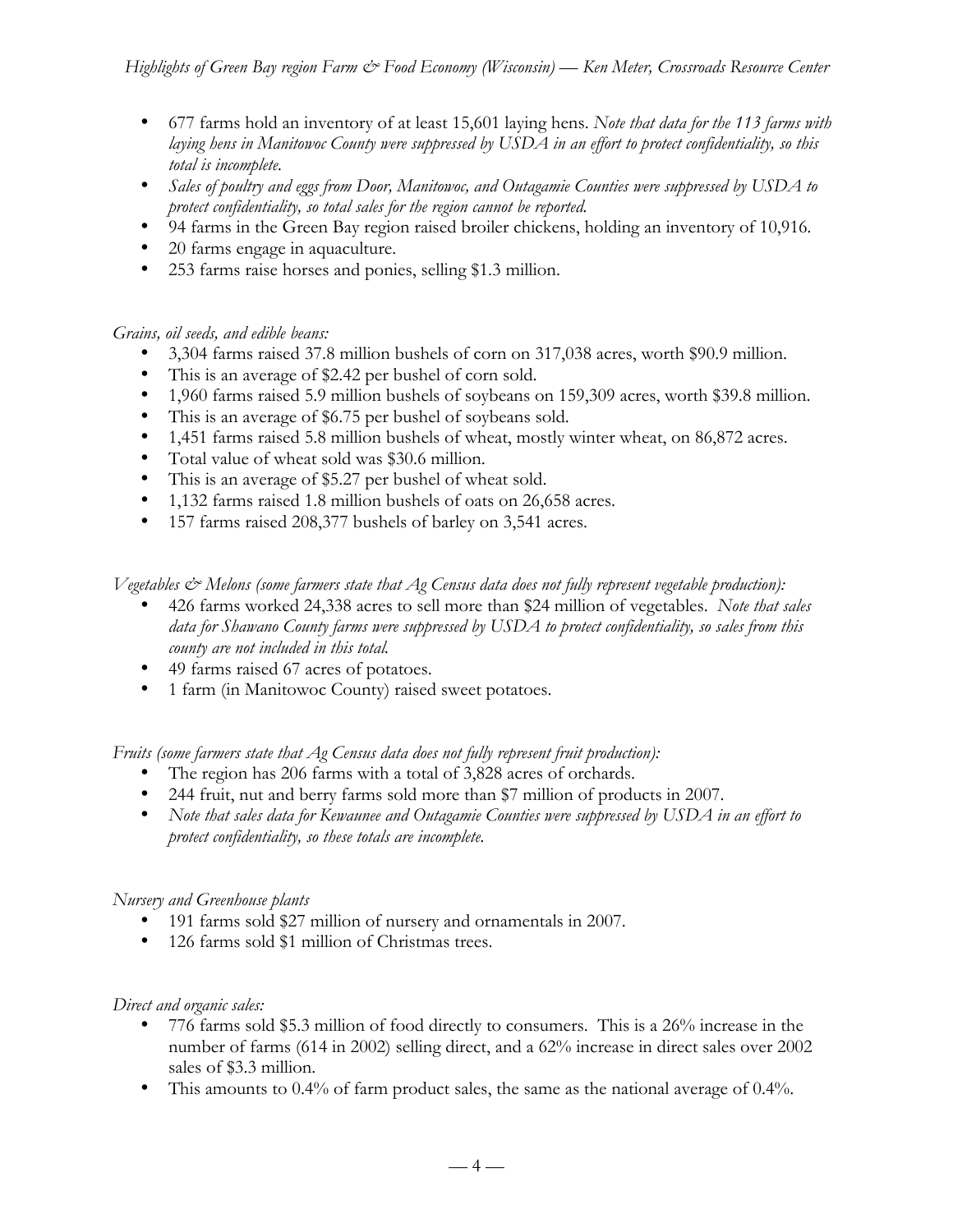- Brown, Door, and Outagamie Counties lead the region in direct sales, with roughly \$1 million of direct sales each.
- Manitowoc County farms increased their direct sales 95% from 2002 to 2007, for the strongest growth of any single county in the region.
- 109 farms in the region sold \$8 million of organic foods. *Note that organic sales from Kewaunee County were suppressed by USDA in an effort to protect confidentiality, so this total is not complete.*
- For comparison, 1,281 farms in Wisconsin sold \$80 million of organic food products.
- 42 farms market through community supported agriculture (CSA).
- 329 farms in the region produce value-added products.

#### *Conservation practices:*

- 3,032 farms use conservation methods such as no-till, limited tilling, filtering field runoff to remove chemicals, fencing animals to prevent them from entering streams, etc.
- 864 farms practice rotational management or intensive grazing.
- 54 farms generate energy or electricity on the farm.

#### **Top farm products sold in Green Bay region:**

| Product           | \$ millions |
|-------------------|-------------|
| Milk & Dairy      | \$1,001     |
| Cattle & Calves** | 168         |
| Corn              | 91          |
| Soybeans          | 40          |
| Wheat             | 31          |
| Ornamentals       | 27          |
| Vegetables**      | 24          |
| Fruits & Nuts**   |             |

*Note: data for products listed with asterisks (\*\*) are incomplete due to USDA suppression of data in an effort to protect confidentiality.*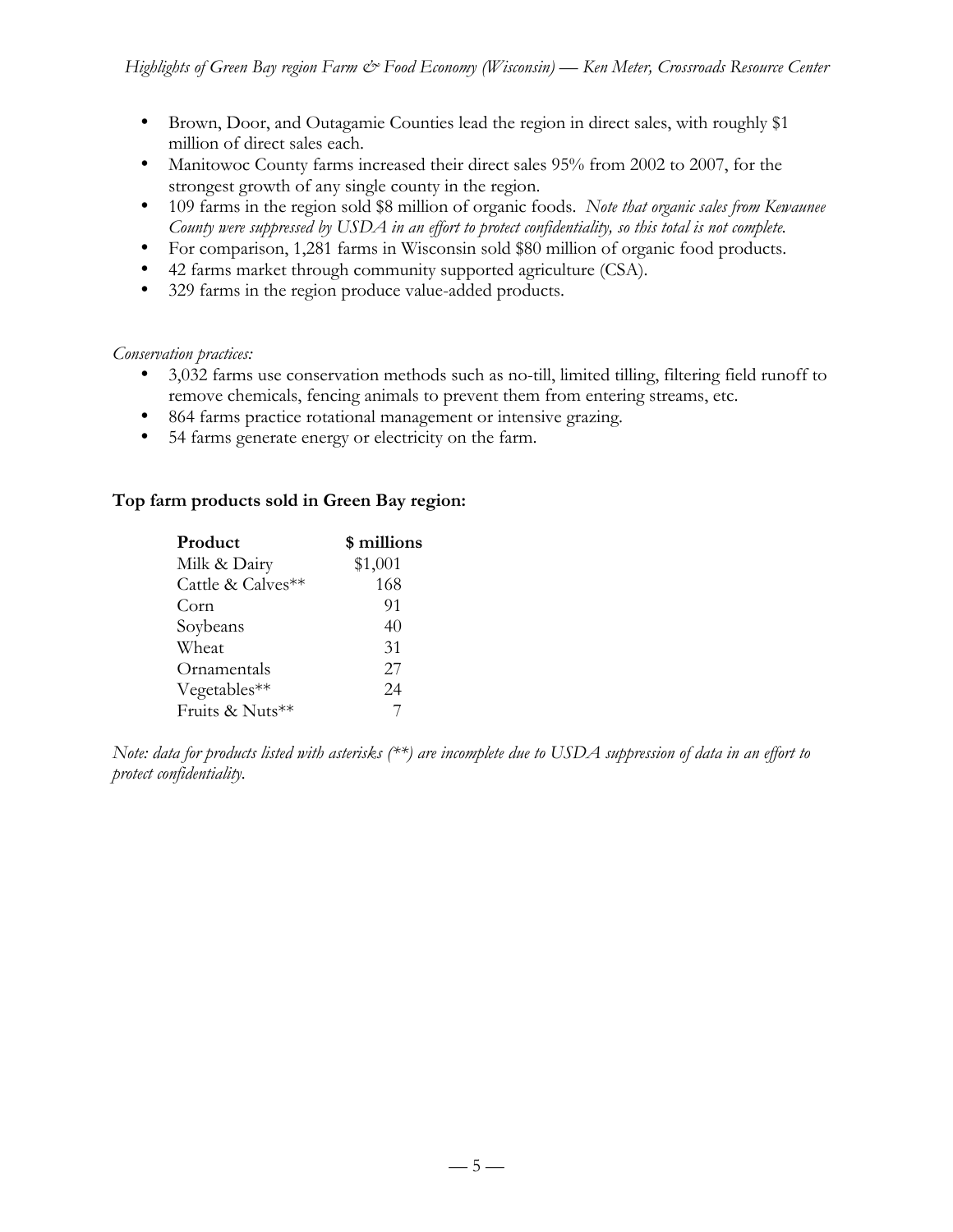# **County and State Highlights**

## **Brown County Highlights (Agriculture Census 2007)**

- $1,053$  farms, a  $6\%$  decrease since 2002.
- 187,617 acres in farms, a decrease of 5% since 2002.
- \$254 million of commodities sold by farms, an increase of 69% over 2002.
- Crop sales totaled \$31 million (12% of sales).
- Livestock sales totaled \$223 million (88% of sales).
- Government payments to farmers totaled \$2.7 million, a decrease of 39% over 2002.
- The most prevalent farm size (by acres) is farms of 10-49 acres, with 333 (32% of all farms).
- Next most prevalent farm size is 50-179 acres, with 298 (28%).
- Brown County is the state's  $8<sup>th</sup>$ -largest farm county, measured in farm product sales.
- Milk and dairy products are the largest component of farm product sales, with \$168 million.
- Cattle and calf sales totaled \$53 million.
- Brown County farms sold \$20 million of grain.
- Hog sales totaled \$466,000.
- Poultry and Eggs sales totaled \$143,000.
- Brown County ranks second in Wisconsin for cattle and calf sales.
- Ranks  $4<sup>th</sup>$  in the state for acreage devoted to wheat, with 14,355 acres.<br>• Ranks  $6<sup>th</sup>$  in the state for milk and dairy sales
- Ranks  $6<sup>th</sup>$  in the state for milk and dairy sales.
- Ranks sixth in Wisconsin for cattle and calf inventory, with 104,312.
- Ranks  $8<sup>th</sup>$  in the state for acres of corn silage, with 25,042.
- The most prevalent farm size (by sales) is farms selling less than \$1,000, with 235 (22% of county farms).

### **Calumet County Highlights (Agriculture Census 2007)**

- 732 farms, one less than in 2002.
- 151,659 acres in farms, an increase of 1% over 2002.
- \$167 million of commodities sold by farms, an increase of 104% over 2002.
- Crop sales totaled \$29 million (17% of sales).
- Livestock sales totaled \$138 million (83% of sales).
- Government payments to farmers totaled \$1.9 million, a decrease of 39% over 2002.
- The most prevalent farm size (by acres) is farms of 50-179 acres, with 264 (36% of farms).
- Next most prevalent farm size 180-499 acres, with 179 (22%).
- Milk and dairy sales from county farms totaled \$117 million.
- Calumet County farms sold \$24 million of grain.
- Cattle and calf sales totaled \$17.5 million.
- Hog sales totaled \$130,000.
- Poultry and egg sales totaled \$87,000.
- Calumet County ranks  $7<sup>th</sup>$  in Wisconsin for sales of "other animals" which seems to be centered upon mink sales. County farms carry an inventory of 9,201 mink.
- The most prevalent farm size (by sales) is farms selling less than \$1,000, with 121 (16.5% of all farms).
- Next most prevalent farm size (by sales) is farms selling \$100,000-\$249,000 of products, with 104 (14%).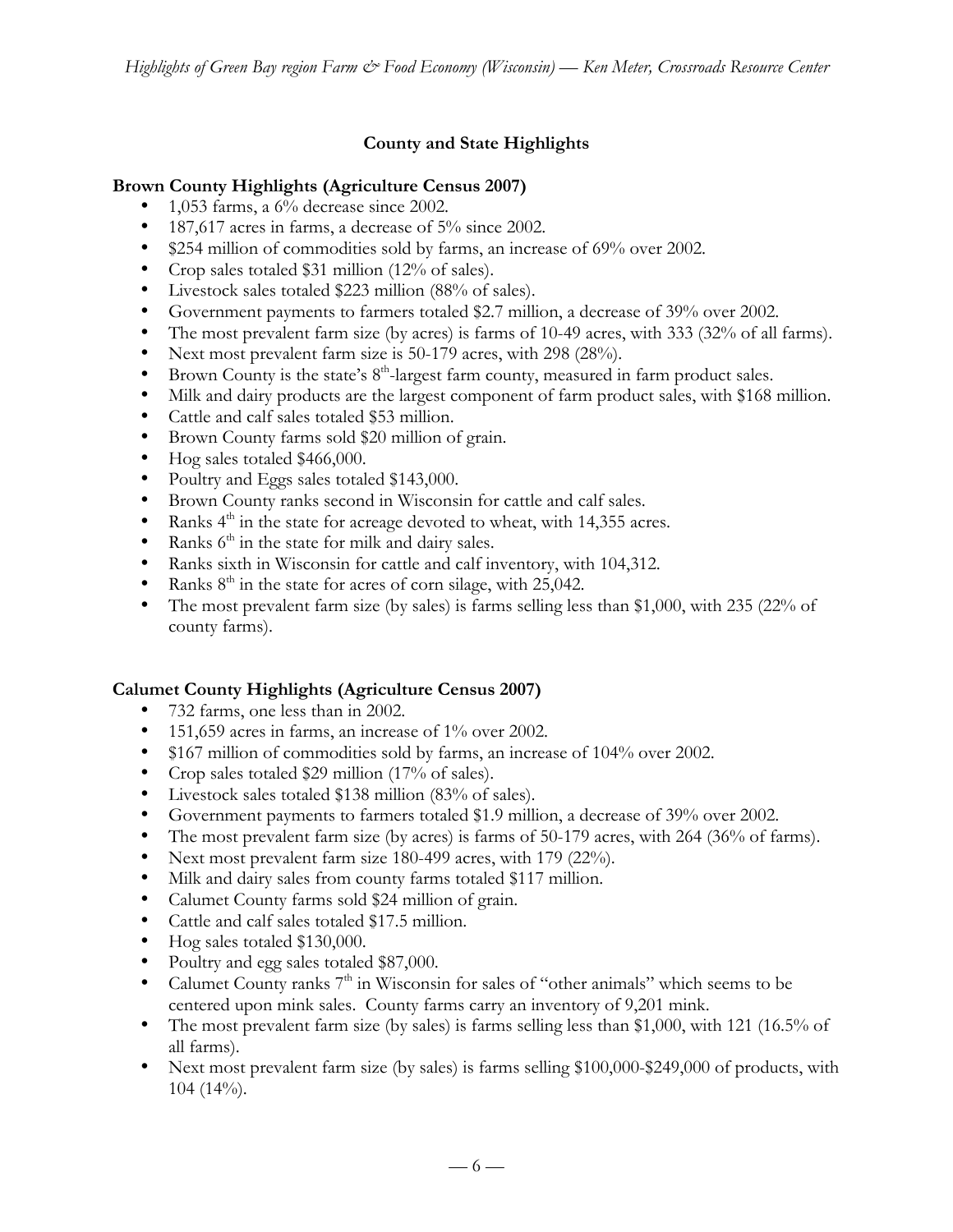# **Door County Highlights (Agriculture Census 2007)**

- 854 farms, a 3% decrease since 2002.
- 134,472 acres in farms, a slight decrease from 2002.
- \$60 million of commodities sold by farms, an increase of 51% over 2002.
- Crop sales totaled \$24.7 million (41% of sales).
- Livestock sales totaled \$35.7 million (59% of sales).
- Government payments to farmers totaled \$1.9 million, an increase of 4% over 2002.
- The most prevalent farm size (by acres) is farms of 50-179 acres, with 311 (36% of farms).
- Next most prevalent farm size is 10-49 acres, with 282 (33% of all farms).
- Milk and dairy sales from Door County farms totaled \$27.7 million.
- Door County farms sold \$8.7 million of grain.
- Cattle and calf sales totaled \$7.6 million.
- Door County farms sold \$5.3 million of vegetables.
- County farms sold \$5.0 million of fruits, nuts and berries.
- Door County farms sold \$4.6 million of nursery and ornamental crops.
- Hog sales totaled \$20,000.
- Poultry and egg sales for county farms *were suppressed by USDA in an effort to protect confidentiality.*
- Door County ranked  $8<sup>th</sup>$  in Wisconsin for acreage devoted to wheat production, with 12,013 acres.
- Ranked ninth in the state for fruit, nut, and berry sales.
- Ranked 9<sup>th</sup> in Wisconsin for acres of vegetables, with 8,747.
- The most prevalent farm size (by sales) is farms selling less than \$1,000, with 287 (34% of all farms).

# **Kewaunee County Highlights (Agriculture Census 2007)**

- 893 farms, a 2% decrease since 2002.
- 175,449 acres in farms, an increase of 1% since 2002.
- \$195 million of commodities sold by farms, an increase of 86% over 2002.
- Crop sales totaled \$36 million (9% of sales).
- Livestock sales totaled \$159 million (91% of sales).
- Government payments to farmers totaled \$2.6 million, a decrease of 35% since 2002.
- The most prevalent farm size (by acres) is farms of 50-179 acres, with 361 (40% of farms).
- Next most prevalent farm size 10-49 acres, with 218 (24%).
- Kewaunee County farms sold \$141 million of milk and dairy products.
- Cattle and calf sales totaled \$16 million.
- Vegetable sales totaled \$2 million.
- Kewaunee County ranks second in Wisconsin for sales of nursery and ornamental crops, *but sales were not disclosed by USDA in an effort to protect confidentiality.*
- Ranks  $5<sup>th</sup>$  in state for acres devoted to corn for silage, with 28,944. Ranks 6<sup>th</sup> in Wisconsin for inventory of mink, *but the number was not disclosed by USDA in an effort to protect confidentiality.*
- Ranks  $9<sup>th</sup>$  in state for acreage devoted to wheat, with 11,674.
- Ranks  $10<sup>th</sup>$  in Wisconsin for sales of milk and dairy products, with \$141 million.
- The most prevalent farm size (by sales) is farms selling less than \$1,000, with 279 (31% of all farms).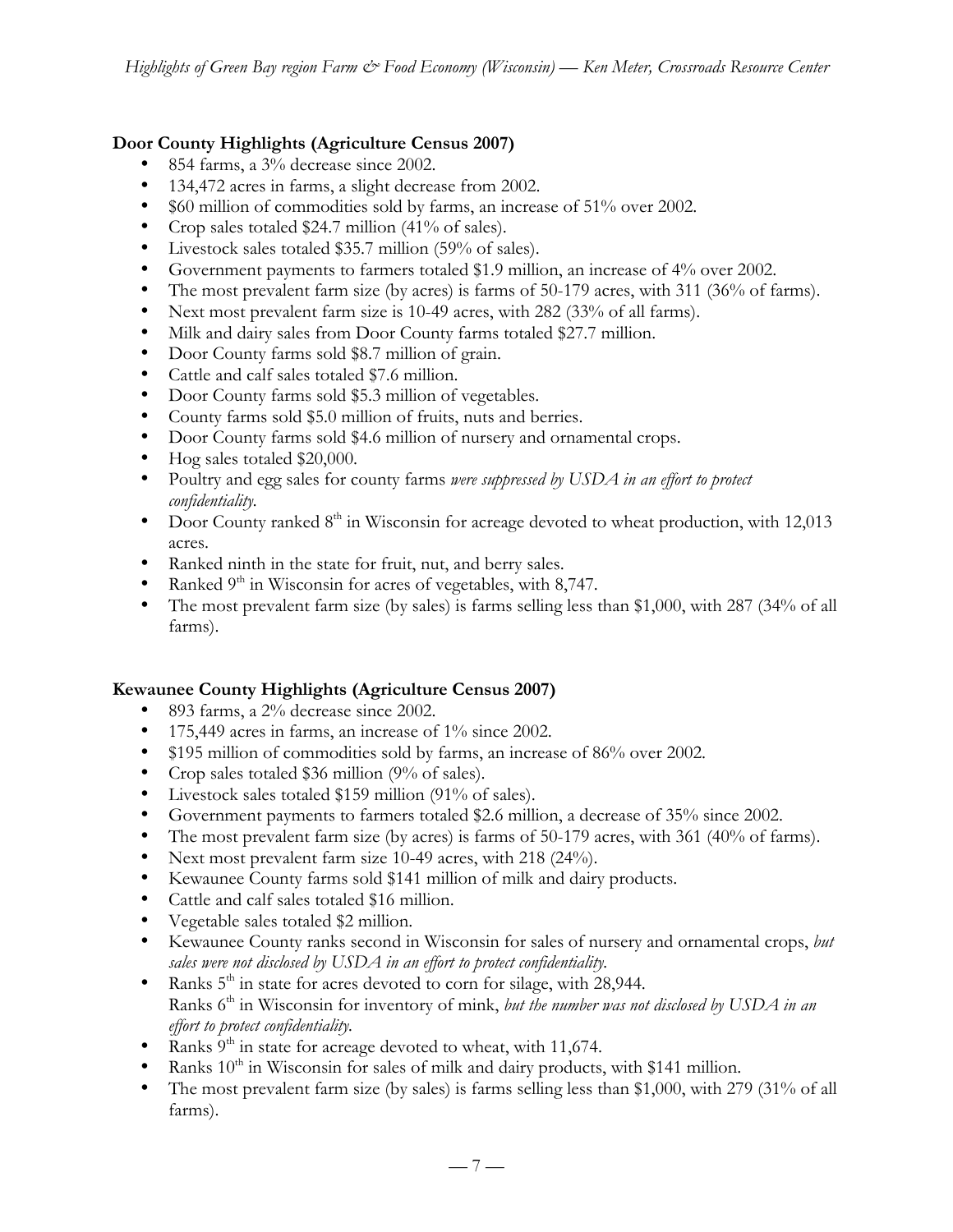## **Manitowoc County Highlights (Agriculture Census 2007)**

- 1,444 farms, a 2% decrease since 2002.
- 248,238 acres in farms, a decrease of 3% since 2002.
- \$257 million of farm products sold, an increase of 75% over 2002.
- Crop sales totaled \$38 million (15% of sales).
- Livestock sales totaled \$219 million (85% of sales).
- Government payments to farmers totaled \$3.6 million, a decrease of 40% since 2002.
- The most prevalent farm size (by acres) is farms of 50-179 acres, with 510 (35% of farms).
- Next most prevalent farm size is 10-49 acres, with 471 farms,  $(33\%)$ .
- Manitowoc County farms sold \$25 million of grain.
- Cattle and calf sales totaled \$23 million.
- Hog sales totaled \$242,000.
- Manitowoc County ranks first in Wisconsin for acreage devoted to wheat, with 17,972 acres.
- Ranks fifth in Wisconsin for sales of milk and dairy products, with \$191 million.
- Ranks  $6<sup>th</sup>$  in the state for acreage planted to corn for silage, with 27,906.
- Manitowoc County ranks as the seventh largest farm county in the state by sales.
- Ranks  $9<sup>th</sup>$  in the state for inventory of cattle and calves, with 97,330.<br>• The most prevalent farm size (by sales) is farms selling less than \$1 (
- The most prevalent farm size (by sales) is farms selling less than \$1,000, with 456 (32% of all farms).

## **Oconto County Highlights (Agriculture Census 2007)**

- 1,244 farms, a  $10\%$  increase over 2002.
- 205,924 acres in farms, a decrease of 6% since 2002.
- \$116 million of commodities sold by farms, an increase of 57% over 2002.
- Crop sales totaled \$23 million (20% of sales).
- Livestock sales totaled \$93 million (80% of sales).
- Government payments to farmers totaled \$2.4 million, a decrease of 28% since 2002.
- The most prevalent farm size (by acres) is farms of 50-179 acres, with 493 (40% of farms).
- Next most prevalent farm size is 10-49 acres, with 376 (30%).
- Oconto County farms sold \$75 million of milk and dairy products.
- Oconto County farms sold \$16 million of grain.
- Cattle and calf sales totaled \$16 million.
- Hog sales totaled \$112,000.
- Oconto County ranks fourth in Wisconsin for sales of horses, with \$490,000.
- The most prevalent farm size (by sales) is farms selling less than \$1,000, with 376 (30% of all farms).

# **Outagamie County Highlights (Agriculture Census 2007)**

- 1,362 farms, a 5% decrease since 2002.
- 247,482 acres in farms, a decrease of 6% since 2002.
- \$237 million of commodities sold by farms, an increase of 62% over 2002.
- Crop sales totaled \$54 million (23% of sales).
- Livestock sales totaled \$183 million (77% of sales).
- Government payments to farmers totaled \$4.4 million, a decrease of 29% since 2002.
- The most prevalent farm size (by acres) is farms of 10-49 acres, with 437 (32% of farms).
- Next most prevalent farm size is farms of 50-179 acres, with 427 (31%).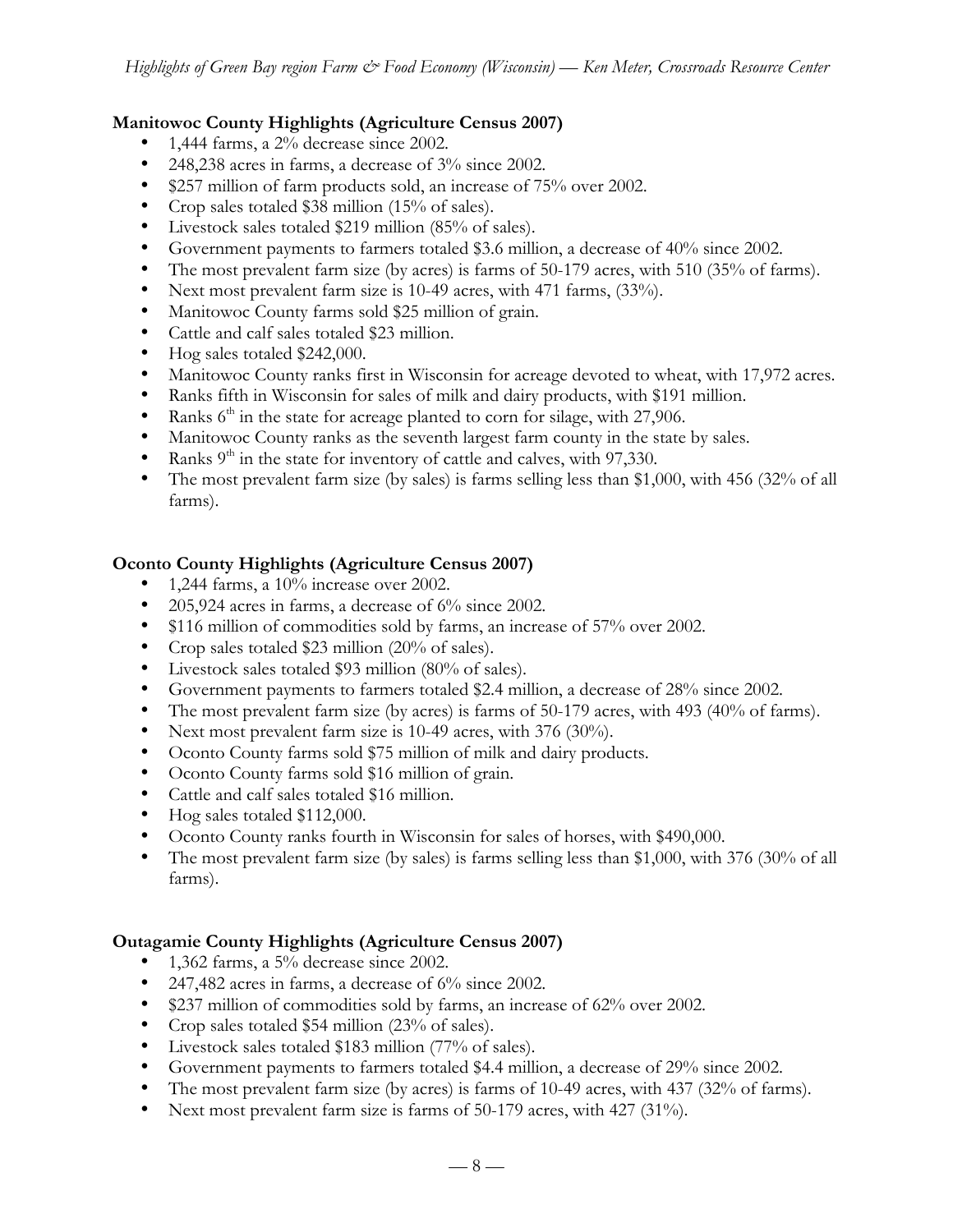- Outagamie County ranks 9<sup>th</sup> in Wisconsin for farm product sales.
- \$146 million of milk and dairy products were sold by Outagamie County farms.
- County farms sold \$38 million of grain.
- Cattle and calf sales totaled \$35 million.
- Nursery and ornamental crop sales totaled \$7.8 million.
- Vegetable sales totaled \$5.8 million.
- Hog sales totaled \$597,000.
- Outagamie County ranks  $5<sup>th</sup>$  in Wisconsin for cattle and calf sales.
- Ranks  $5<sup>th</sup>$  in the state for acreage planted to soybeans, with 41,523.
- Ranks ninth in the state for milk and dairy sales.
- Ranks  $9<sup>th</sup>$  in Wisconsin for acreage devoted to corn for silage, with 23,613.
- Ranks  $10<sup>th</sup>$  in state for nursery and ornamental crop sales.
- The most prevalent farm size (by sales) is farms selling less than \$1,000, with 381 (28% of farms).

## **Shawano County Highlights (Agriculture Census 2007)**

- 1,450 farms, a 1% decrease since 2002.
- 271,718 acres in farms, the same level as in 2002.
- \$199 million of commodities sold by farms, an increase of 53% over 2002.
- Crop sales totaled \$22 million (11% of sales).
- Livestock sales totaled \$177 million (89% of sales).
- Government payments to farmers totaled \$3 million, a decrease of 40% since 2002.
- The most prevalent farm size (by acres) is farms of 50-179 acres, with 601 (41% of farms).
- Next most prevalent farm size is 180-499 acres, with 359 (25%).
- County farms sold \$133 million of milk and dairy products.
- Shawano County farms sold \$17 million of grain.
- Cattle and calf sales *were not reported by USDA in an effort to protect confidentiality.*
- Hog sales totaled \$506,000.
- Ranks  $3^{rd}$  in Wisconsin, and  $6^{th}$  in the U.S., for sales of "other animals" [other than primary stock such as cattle, hogs, and poultry]. *Specific animals or products, or their sales, were not reported by USDA in an effort to protect confidentiality.*
- Shawano County ranks  $4<sup>th</sup>$  in Wisconsin for acreage in corn silage, with 29,380.
- Ranks  $5<sup>th</sup>$  in the state for Christmas tree sales, with \$619,000.
- Ranks seventh in the state for acreage devoted to forage, with 66,229.
- Ranks  $8<sup>th</sup>$  in Wisconsin for sales of sheep and goats, with \$652,000.
- Ranks  $9<sup>th</sup>$  in the state for acres planted in oats for grain, with 4,532.
- The most prevalent farm size (by sales) is farms selling less than \$1,000, with 327 (22% of all farms).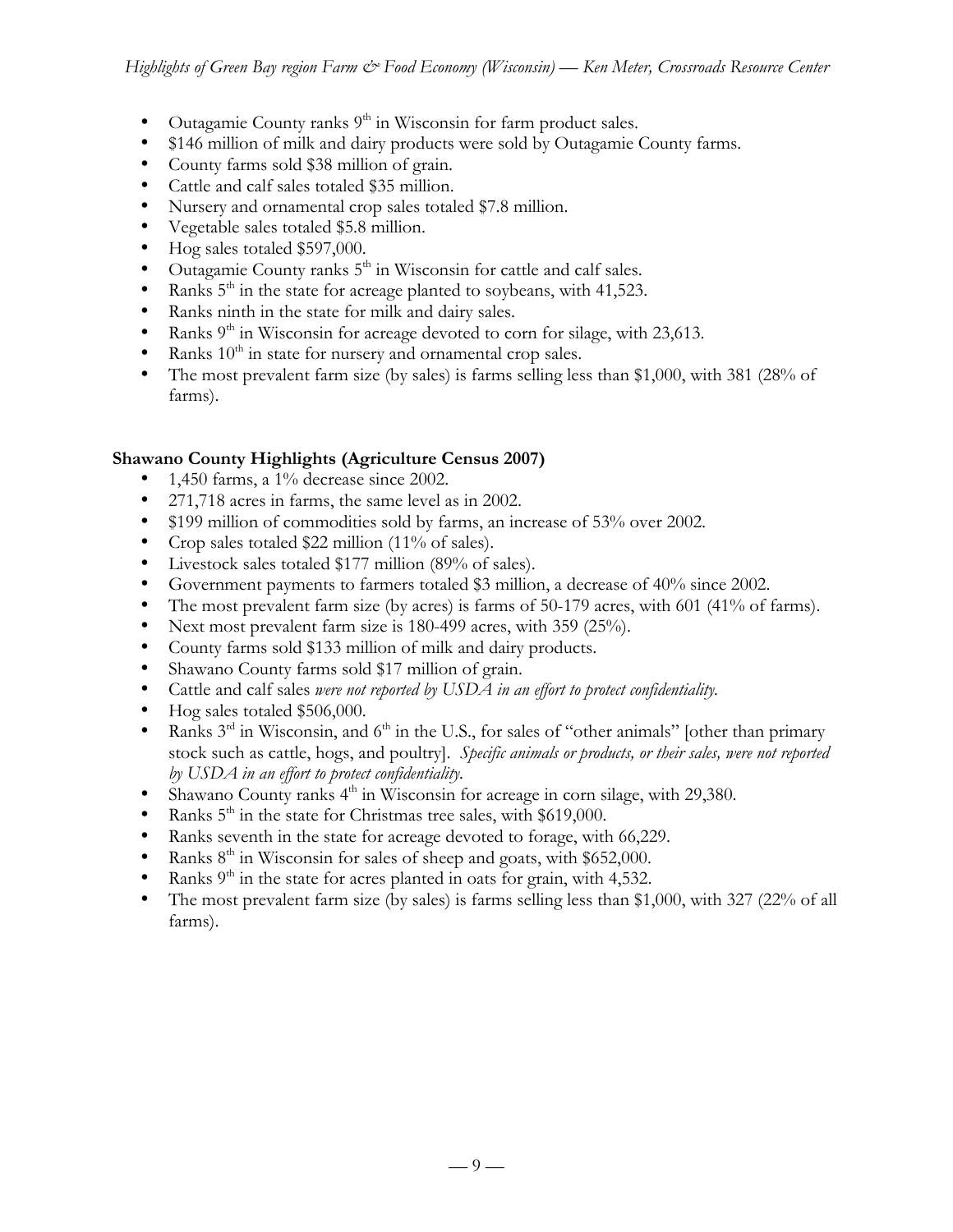## **State of Wisconsin Highlights (2007 Census of Agriculture)**

- 78,463 farms, 2% more than in 2002.
- Wisconsin has 15 million acres of land in farms, 3% less than in 2002.
- The state ranks  $9<sup>th</sup>$  in the nation in farm product sales.
- Farmers sold \$8.9 billion of farm products in 2007.
- \$2.7 billion (30%) of these sales were crops.
- \$6.3 billion (70%) of these sales were livestock.
- The most prevalent farm size is 50-179 acres, with 29,765 farms (38%) in this category.
- Next most prevalent farm size is 10-49 acres, with 19,895 (25%) farms.
- 1,956 farms  $(2\%)$  are 1,000 acres or more.
- 24,756 (32%) of farms are less than 50 acres.
- 42,983 farms (55%) sold less than \$10,000 of farm products.
- These smaller farms sold a total of \$82 million of farm products, 1% of sales.
- 16,647 farms (21%) sold more than \$100,000 of farm products.
- These larger farms sold \$8.1 billion of farm products, 92% of the state's farm sales.
- Government payments to Wisconsin farmers totaled \$196 million.
- Wisconsin ranks first in U.S. for acres devoted to corn for silage, with 732,636.
- Ranks  $2^{nd}$  in the U.S. for milk and dairy production, with \$4.6 billion.<br>• Ranks  $4^{th}$  in nation for acreage of vegetables, with 297.238; and  $7^{th}$  in
- Ranks  $4<sup>th</sup>$  in nation for acreage of vegetables, with 297,238; and  $7<sup>th</sup>$  in U.S. for vegetable sales, with \$423 million.
- Ranks  $6<sup>th</sup>$  in the U.S. for Christmas tree sales, with \$18 million.
- Ranks  $7<sup>th</sup>$  in nation for acres devoted to forage crops, with 2,797,497
- Ranks ninth in U.S. for inventory of cattle and calves, with 3.4 million.
- Ranks  $10^{th}$  in U.S. for acreage of corn for grain, with 3,250,847.
- Ranks tenth in nation for inventory of turkeys, with 3,685,648.
- 6,243 farms sold \$44 million of food directly to consumers. This is a 27% increase in the number of farms (4,918 in 2002) selling direct, and a 50% increase in direct sales over 2002 sales of \$29 million.
- Direct sales are 0.4% of farm product sales, about the same as the national average.
- If direct food sales made up a single commodity, the value of these sales would outrank the state's 15<sup>th</sup> most important product, green peas.
- 1,443 farms farm organically, with a total of 101,903 acres of harvested cropland, and 35,140 acres of pastureland.
- 33,896 acres on 759 farms are undergoing organic conversion.
- 1,281 farms in Wisconsin sold \$80 million of organic food products, including \$17 million of crops (this may include ornamental and greenhouse crops), \$3.8 million of livestock and poultry, and \$60 million of products from livestock and poultry (such as milk or eggs).
- The most prevalent farm size (by sales) is farms selling less than \$1,000, with 24,588 (31% of all farms).
- 437 farms market through community supported agriculture (CSA).
- 2,821 state farms produce value-added products.
- 27,081 farms use conservation methods such as no-till, limited tilling, filtering field runoff to remove chemicals, fencing animals to prevent them from entering streams, etc.
- 11,469 farms practice rotational management or intensive grazing.
- 545 farms generate energy or electricity on the farm.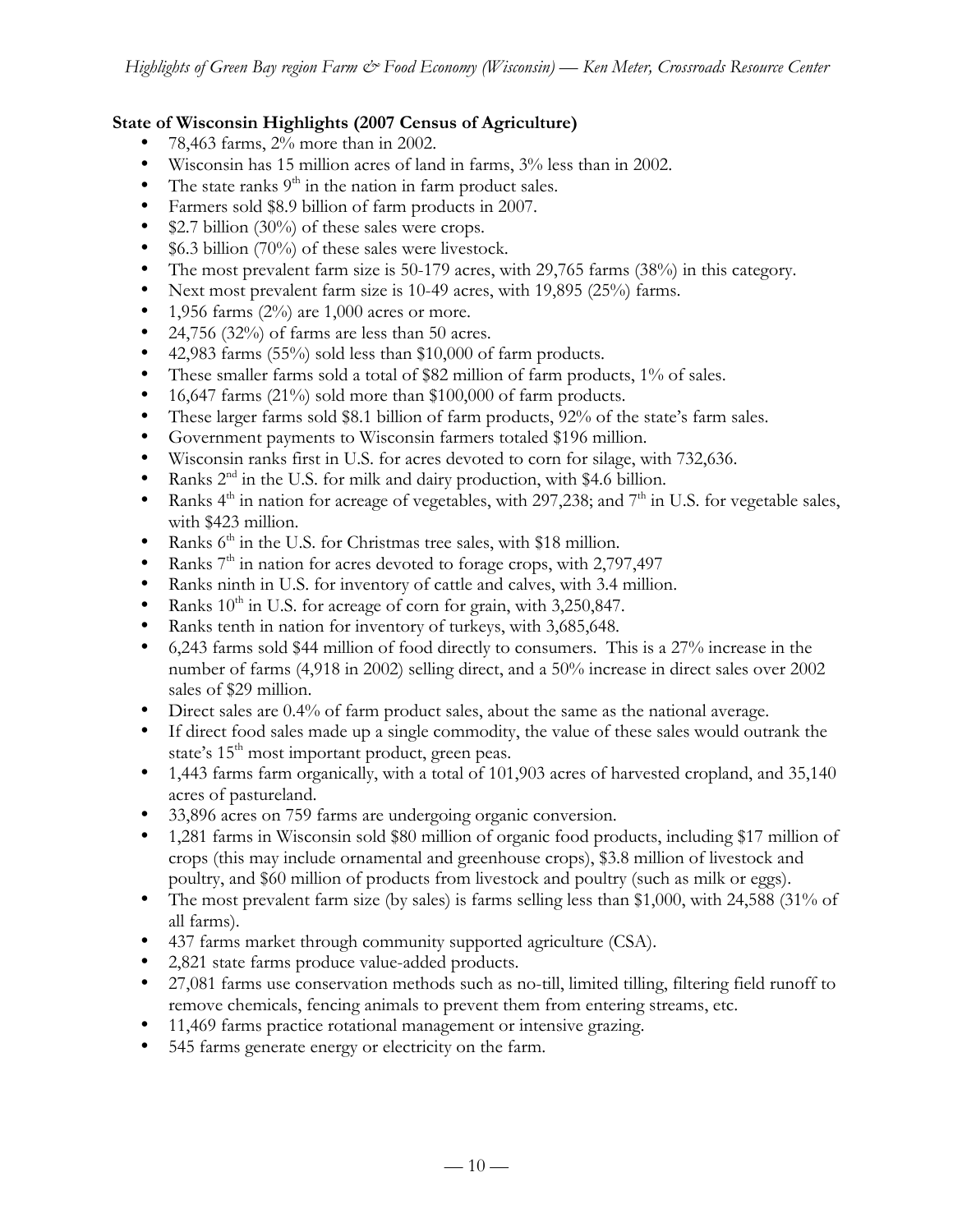# **Wisconsin's top farm products in 2009 (Economic Research Service)**

*See chart on next page.*

|                |                    | \$ millions    |
|----------------|--------------------|----------------|
| 1              | Dairy products     | 3,271          |
| 2              | Corn               | 1,020          |
| 3 <sup>7</sup> | Cattle and calves  | 726            |
| $\overline{4}$ | Soybeans           | 531            |
| 5              | Greenhouse/nursery | 255            |
| 6              | Potatoes           | 249            |
| 7              | Cranberries        | 201            |
| 8              | Wheat              | 101            |
| 9              | Hogs               | 94             |
| 10             | <b>Broilers</b>    | 88             |
| 11             | Corn, sweet        | 78             |
| 12             | Chicken eggs       | 78             |
| 13             | Hay                | 65             |
| 14             | Beans, snap        | 53             |
| 15             | Peas, green        | 25             |
| 16             | Apples             | 23             |
| 17             | Cabbage            | 16             |
| 18             | Oats               | 12             |
| 19             | Maple products     | 7              |
| 20             | Strawberries       | 7              |
| 21             | Onions             | $\overline{7}$ |
| 22             | Carrots            | 7              |

*Note: turkeys, aquaculture, and cucumbers were also listed among Wisconsin's top 25 products, but sales figures for these products were not released by ERS, in an effort to protect confidentiality.*

Note also that at \$44 million, direct sales from farmers to consumers amount to more than the value of the 15<sup>th</sup>-ranking product, green peas.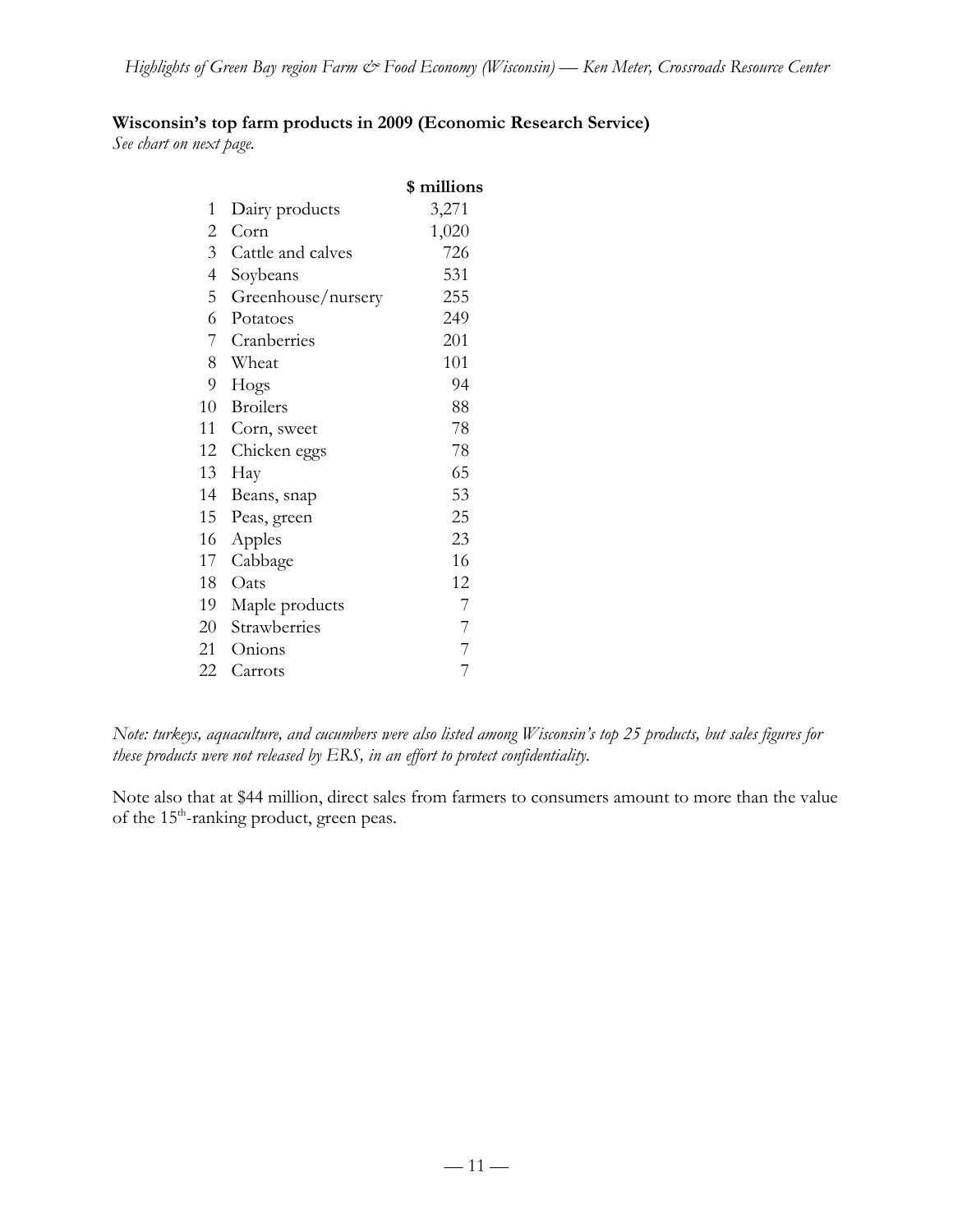# **Wisconsin's top farm products in 2009 (Economic Research Service)**

*See table on previous page*

**Top Farm Products in Wisconsin, 2009**



*Source: USDA Economic Research Service*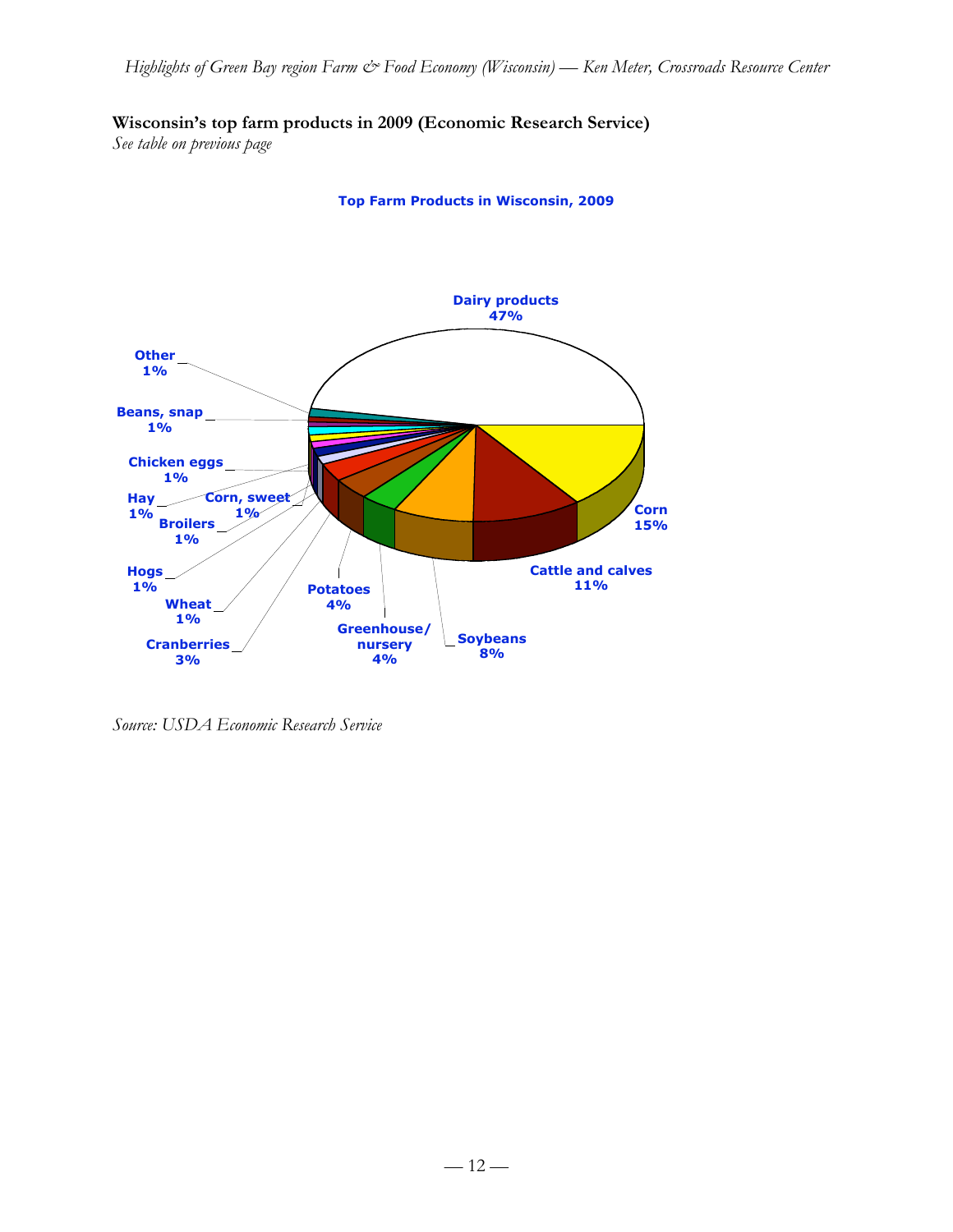A financial profile of the past 40 years of the income and expenditures for farmers the Green Bay region shows that despite increased sales, the net cash income from farm production has at best held steady *[Bureau of Economic Analysis].*



After adjusting for inflation, it is clear that the farm production balance has fallen since 1969.



**Farm Production Balance in Green Bay region, 1969-2009**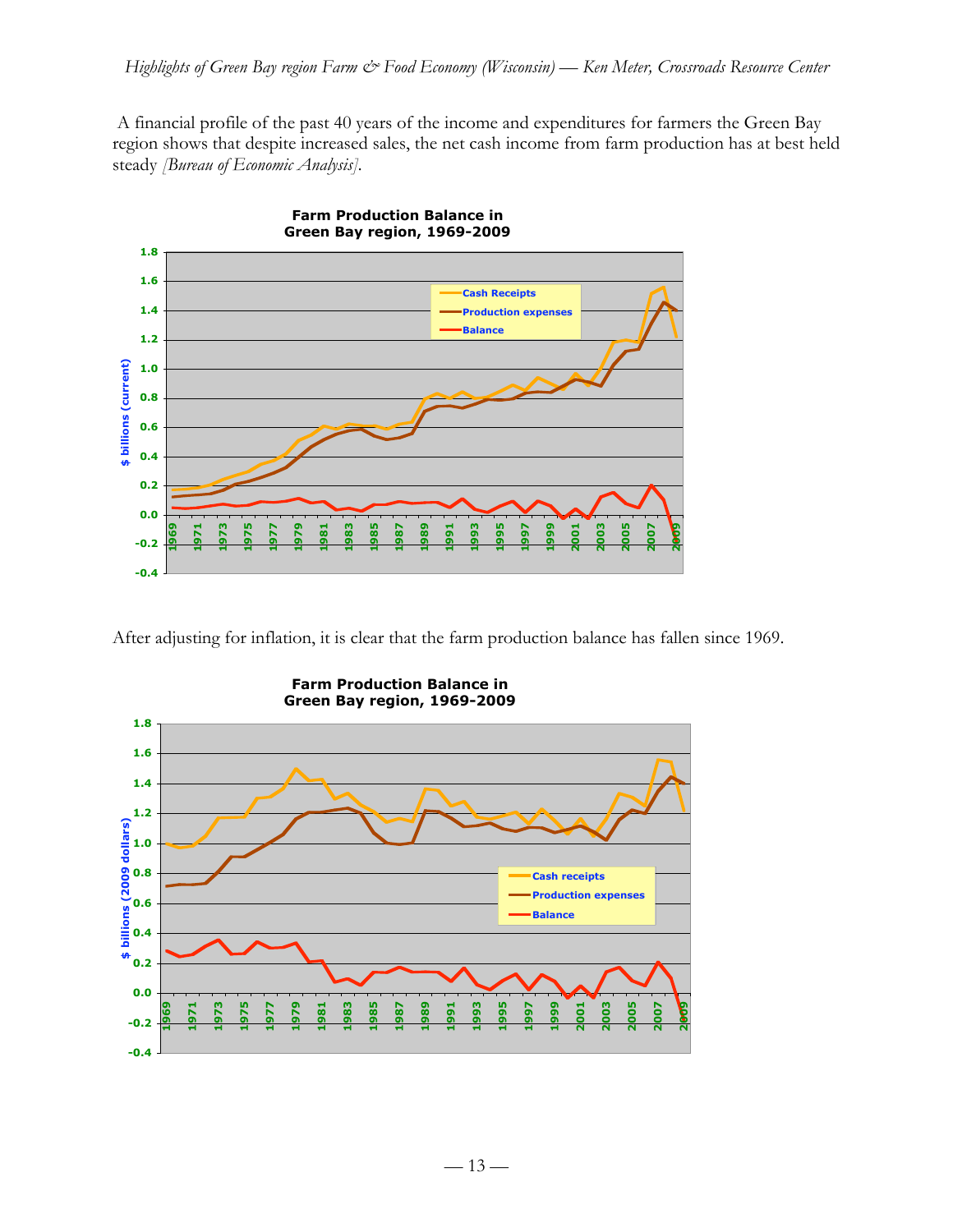# **Balance of Cash Receipts and Production Costs (BEA):**

Green Bay ranchers and farmers sell \$1.24 billion of food commodities per year (1989-2009 average), spending \$1.17 billion to raise them, for an average gain of \$70 million each year, or \$7,700 per farm. *Note that these sales figures compiled by the BEA may differ from cash receipts recorded by the USDA Agriculture Census (above).*

Overall, farm producers earned a surplus of \$1.6 billion by producing crops and livestock from 1989 to 2009. Still, farm production costs exceeded cash receipts for three years of that 21-year period, including 2009. Green Bay farmers and ranchers earned \$182 million less by selling farm products in 2009 than they earned in 1969 (in 2009 dollars). Moreover, 45% of the region's farms and ranches reported a net loss in 2007 (Ag Census).

Farmers and ranchers earn another \$59 million per year of farm-related income — primarily custom work, and rental income (21-year average for 1989-2009). Federal farm support payments averaged \$52 million per year for the entire region for the same years.

# **The region's consumers:**

*See also information covering low-income food consumption and food-related health conditions, page 1-2 above.* Green Bay region consumers spend \$1.7 billion buying food each year, including \$1 billion for home use. Most of this food is produced outside the region. Only \$5.2 million of food products (0.4% of farm cash receipts and 0.3% of the region's consumer market) are sold by farmers directly to consumers.

Estimated change in net assets (that is, assets minus liabilities) for all region households combined was a loss of \$1.5 billion in 2008 alone (BLS). This places additional pressure on Valley consumers trying to buy food.

# **Farm and food economy summary:**

Farmers gain \$70 million each year producing food commodities, and spend \$560 million buying inputs sourced outside of the region, for a total loss of \$490 million to the region.

Meanwhile, consumers spend \$1.5 billion buying food from outside. Thus, total loss to the region is \$2 billion of potential wealth *each year*. This loss amounts to more than double the value of all food commodities raised in the region.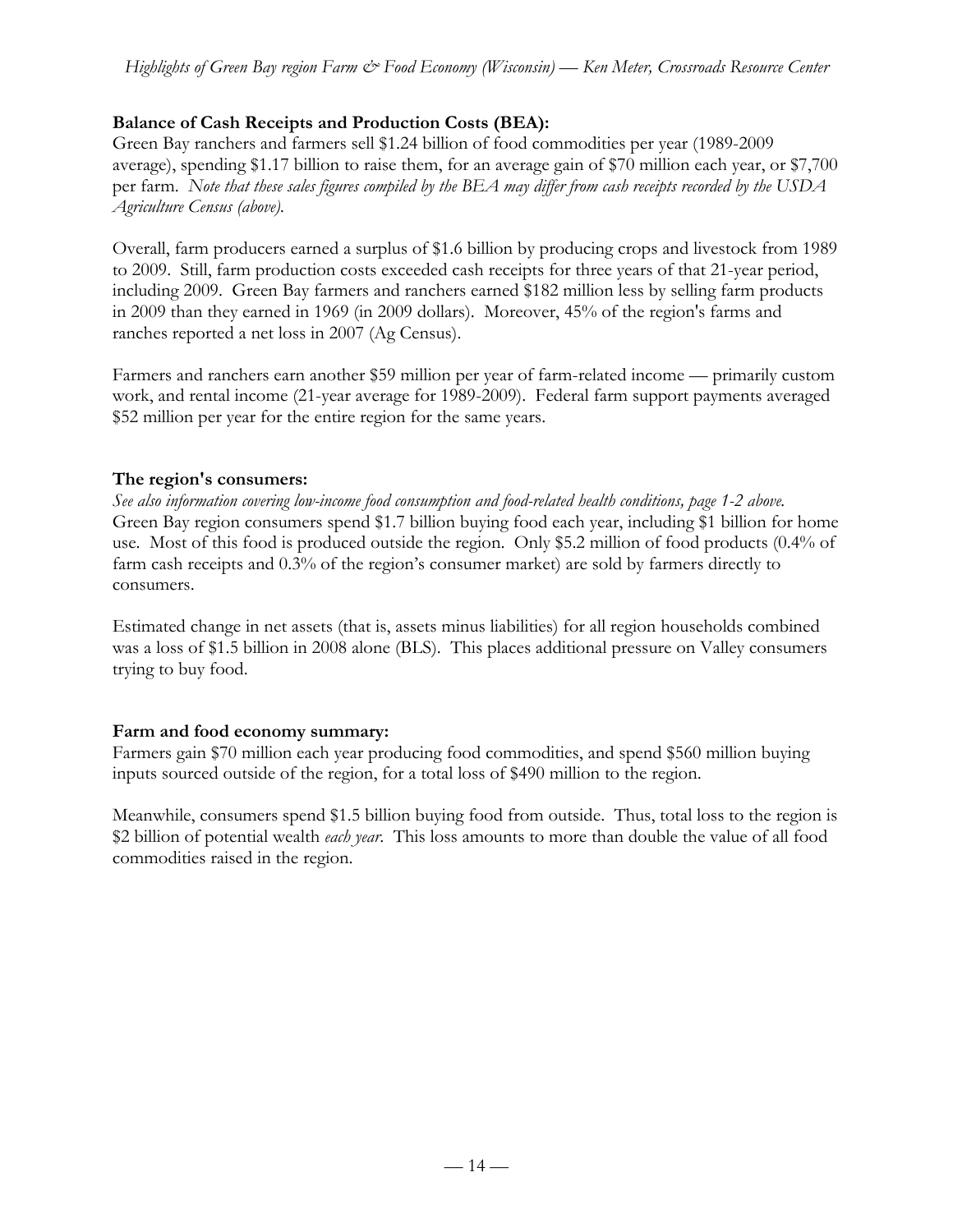#### **Green Bay region: markets for food eaten at home (2009):**

Green Bay region residents purchase \$1.7 billion of food each year, including \$1 billion to eat at home. Home purchases break down in the following way:

|                                     | millions |
|-------------------------------------|----------|
| Meats, poultry, fish, and eggs      | \$215    |
| Fruits & vegetables                 | 174      |
| Cereals and bakery products         | 144      |
| Dairy products                      | 118      |
| "Other," incl. Sweets, fats, & oils | 387      |

If Green Bay region residents purchased 15% of their food for home use directly from local farmers, without an intermediary, this would generate \$156 million of new farm income for the region.

#### **Brown County: markets for food eaten at home (2009):**

Brown County residents purchase \$622 million of food each year, including \$379 million to eat at home. Home purchases break down in the following way:

|                                     | millions |
|-------------------------------------|----------|
| Meats, poultry, fish, and eggs      | \$78.5   |
| Fruits & vegetables                 | 63.5     |
| Cereals and bakery products         | 52.6     |
| Dairy products                      | 43.2     |
| "Other," incl. Sweets, fats, & oils | 141.7    |

### **Calumet County: markets for food eaten at home (2009):**

Calumet County residents purchase \$112 million of food each year, including \$69 million to eat at home. Home purchases break down in the following way:

|                                     | millions |
|-------------------------------------|----------|
| Meats, poultry, fish, and eggs      | \$14.2   |
| Fruits & vegetables                 | 11.5     |
| Cereals and bakery products         | 95       |
| Dairy products                      | 7.8      |
| "Other," incl. Sweets, fats, & oils | 25.6     |

## **Door County: markets for food eaten at home (2009):**

Door County residents purchase \$70 million of food each year, including \$43 million to eat at home. Home purchases break down in the following way:

|                                | millions |
|--------------------------------|----------|
| Meats, poultry, fish, and eggs | \$ 8.8   |
| Fruits & vegetables            |          |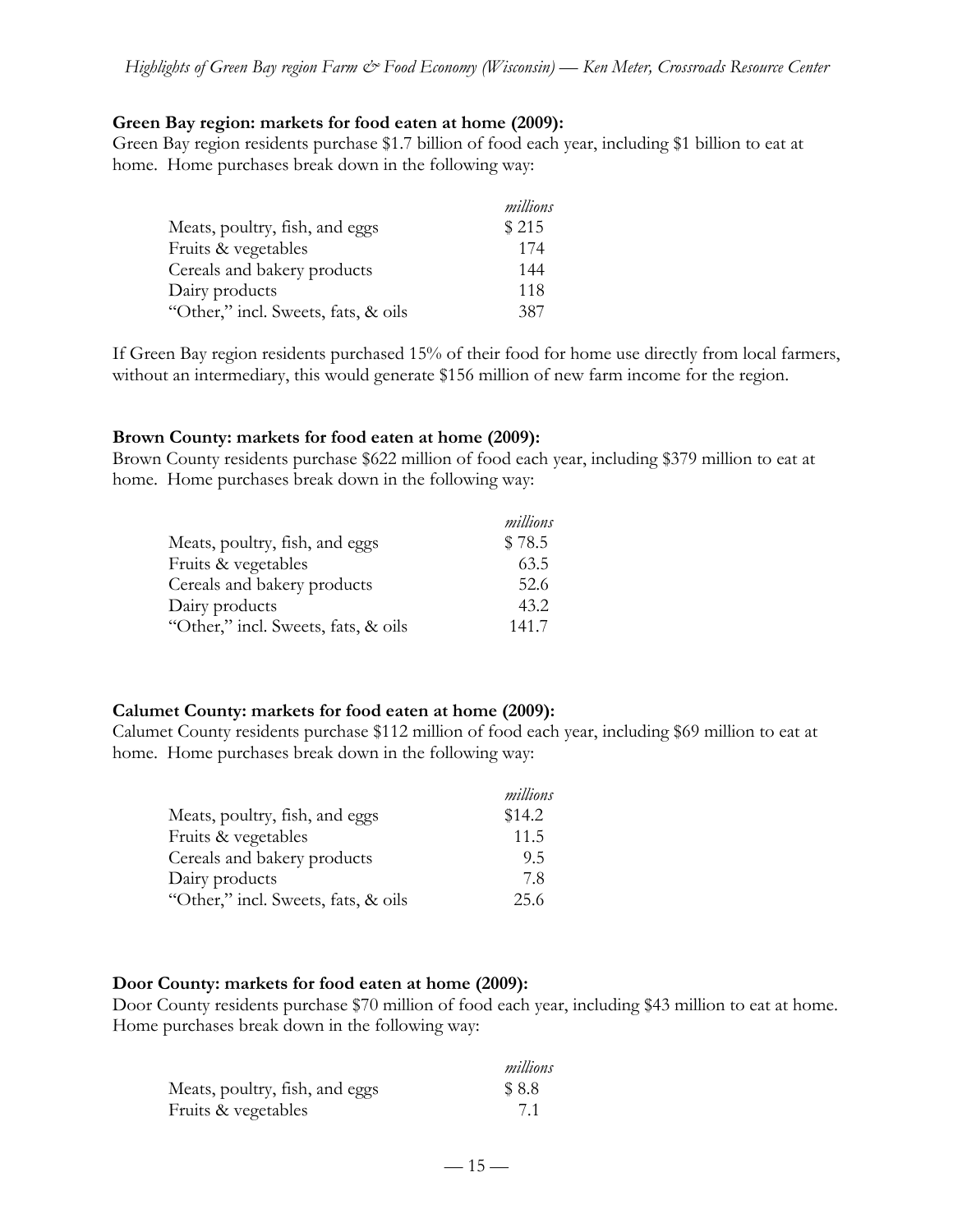| Cereals and bakery products         | 5.9  |
|-------------------------------------|------|
| Dairy products                      | 4.9  |
| "Other," incl. Sweets, fats, & oils | 15.9 |

*Note: Tourists also spend considerable money buying food as they visit Door County (as well as other counties in the region), but the data here refer only to household food spending.*

### **Kewaunee County: markets for food eaten at home (2009):**

Kewaunee County residents purchase \$51 million of food each year, including \$31 million to eat at home. Home purchases break down in the following way:

|                                     | millions |
|-------------------------------------|----------|
| Meats, poultry, fish, and eggs      | \$6.5    |
| Fruits & vegetables                 | 5.2      |
| Cereals and bakery products         | 4.3      |
| Dairy products                      | 3.5      |
| "Other," incl. Sweets, fats, & oils | 11.6     |

### **Manitowoc County: markets for food eaten at home (2009):**

Manitowoc County residents purchase \$202 million of food each year, including \$124 million to eat at home. Home purchases break down in the following way:

|                                     | millions |
|-------------------------------------|----------|
| Meats, poultry, fish, and eggs      | \$25.6   |
| Fruits & vegetables                 | 20.7     |
| Cereals and bakery products         | 17.1     |
| Dairy products                      | 14.1     |
| "Other," incl. Sweets, fats, & oils | 46.2     |

### **Oconto Count**y**: markets for food eaten at home (2009):**

Oconto County residents purchase \$93 million of food each year, including \$57 million to eat at home. Home purchases break down in the following way:

|                                     | millions |
|-------------------------------------|----------|
| Meats, poultry, fish, and eggs      | \$11.8   |
| Fruits & vegetables                 | 9.5      |
| Cereals and bakery products         | 79       |
| Dairy products                      | 6.5      |
| "Other," incl. Sweets, fats, & oils | 21.3     |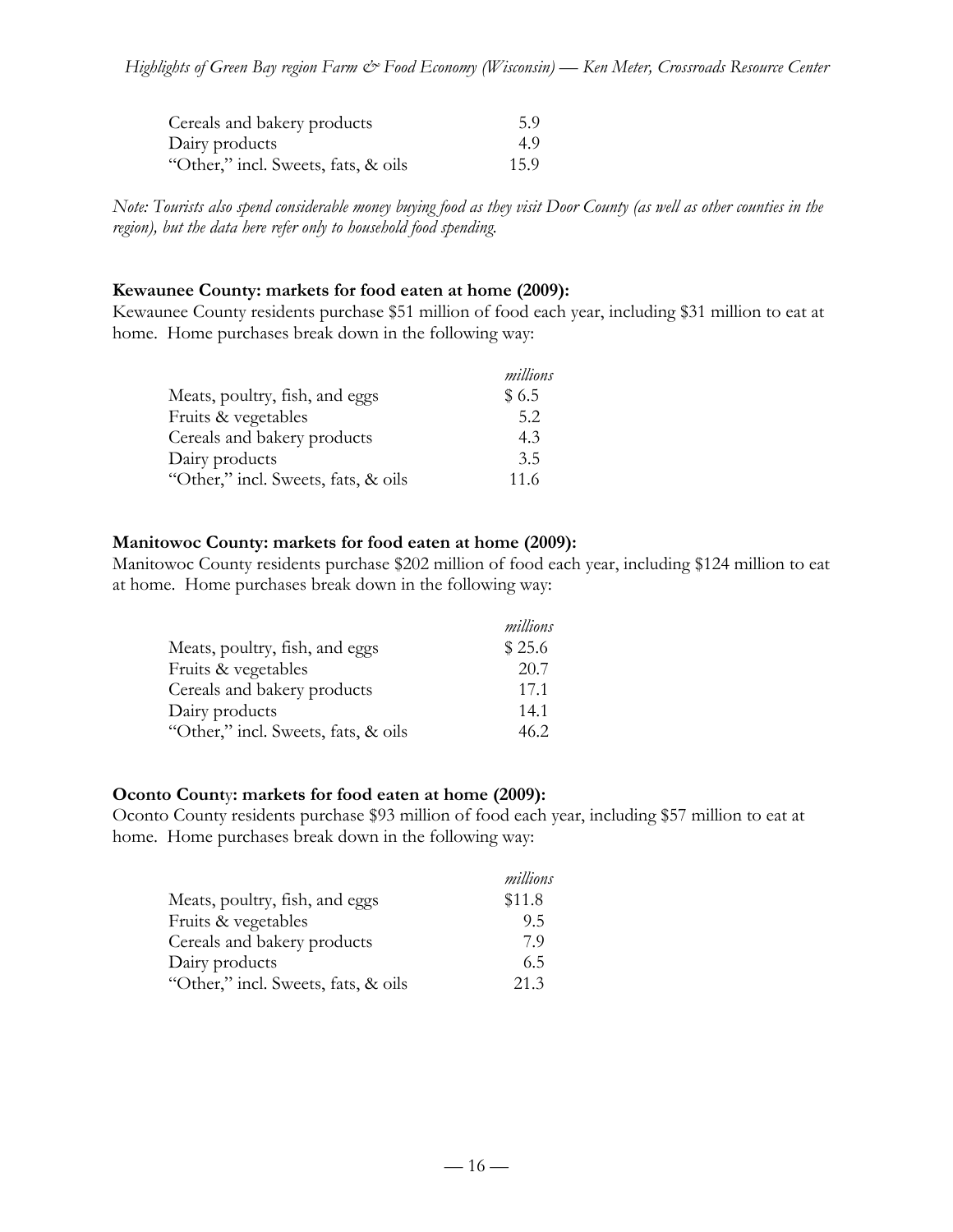### **Outagamie County: markets for food eaten at home (2009):**

Outagamie County residents purchase \$445 million of food each year, including \$272 million to eat at home. Home purchases break down in the following way:

|                                     | millions |
|-------------------------------------|----------|
| Meats, poultry, fish, and eggs      | \$56.2   |
| Fruits & vegetables                 | 45.5     |
| Cereals and bakery products         | 37.6     |
| Dairy products                      | 30.9     |
| "Other," incl. Sweets, fats, & oils | 101.5    |

#### **Shawano County: markets for food eaten at home (2009):**

Shawano County residents purchase \$103 million of food each year, including \$63 million to eat at home. Home purchases break down in the following way:

|                                     | millions |
|-------------------------------------|----------|
| Meats, poultry, fish, and eggs      | \$13.1   |
| Fruits & vegetables                 | 10.6     |
| Cereals and bakery products         | 87       |
| Dairy products                      | 72       |
| "Other," incl. Sweets, fats, & oils | 23.6     |

### **State of Wisconsin: markets for food eaten at home (2009):**

Wisconsin residents purchase \$14 billion of food each year, including \$8.7 billion to eat at home. Home purchases break down in the following way:

|                                     | millions |
|-------------------------------------|----------|
| Meats, poultry, fish, and eggs      | \$1,795  |
| Fruits & vegetables                 | 1,451    |
| Cereals and bakery products         | 1,202    |
| Dairy products                      | 987      |
| "Other," incl. Sweets, fats, & oils | 3,240    |